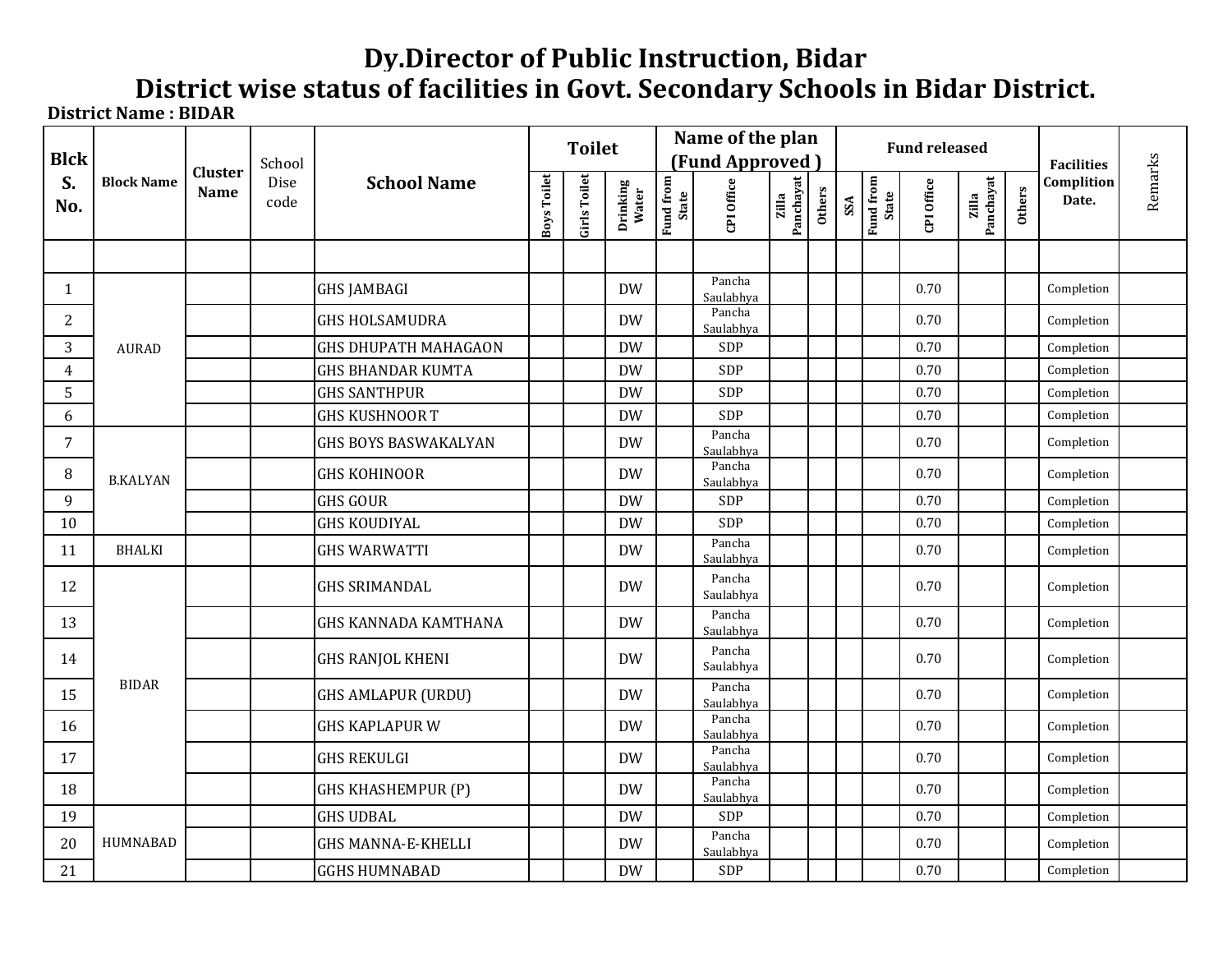## **Dy.Director of Public Instruction, Bidar District wise status of facilities in Govt. Secondary Schools in Bidar District.**

**District Name : BIDAR**

| <b>Blk</b>     | <b>Block Name</b>   |                 | <b>School</b> |                                 | <b>Toilet</b> |                   |     | Name of the plan (Fund<br>Approved) |                    |        | <b>Fund released</b> | <b>Facilities</b>         |            |                    |        |                      |         |
|----------------|---------------------|-----------------|---------------|---------------------------------|---------------|-------------------|-----|-------------------------------------|--------------------|--------|----------------------|---------------------------|------------|--------------------|--------|----------------------|---------|
| S.<br>No.      |                     | Cluster<br>Name | Dise code     | <b>School Name</b>              | Toilet        | Drinking<br>Water | SSA | CPI Office                          | Panchayat<br>Zilla | Others | SSA                  | <b>Fund from</b><br>State | CPI Office | Zilla<br>Panchayat | Others | Complitio<br>n Date. | Remarks |
|                |                     |                 |               |                                 |               |                   |     |                                     |                    |        |                      |                           |            |                    |        |                      |         |
| 1              | <b>AURAD</b>        |                 | 0105803       | <b>GOVT H.S. HEDGAPUR</b>       | Toilet        |                   |     | <b>SDP</b>                          |                    |        |                      |                           | 1.53       |                    |        | Completed            |         |
| 2              | <b>AURAD</b>        |                 | 0100904       | <b>GOVT H.S BHANDARKUMTA</b>    | Toilet        |                   |     | SDP                                 |                    |        |                      |                           | 5.06       |                    |        | Completed            |         |
| 3              | <b>AURAD</b>        |                 | 0105408       | <b>GOVT P.U.COLLEGE HOKRANA</b> | Toilet        |                   |     | <b>SDP</b>                          |                    |        |                      |                           | 1.53       |                    |        | Completed            |         |
| $\overline{4}$ | <b>AURAD</b>        |                 | 0111204       | GOVT H.S. MADNOOR               | Toilet        |                   |     | <b>SDP</b>                          |                    |        |                      |                           | 1.53       |                    |        | Completed            |         |
| 5              | <b>AURAD</b>        |                 | 0107908       | GOVT H.S.BOYS KUSHNOOR(T)       | Toilet        |                   |     | <b>SDP</b>                          |                    |        |                      |                           | 5.06       |                    |        | Completed            |         |
| 6              | <b>AURAD</b>        |                 | 0115209       | GOVT H.S. (BOYS) WADGAON(D)     | Toilet        |                   |     | <b>SDP</b>                          |                    |        |                      |                           | 5.06       |                    |        | Completed            |         |
| $\overline{7}$ | <b>AURAD</b>        |                 | 0107107       | <b>GOVT H.S. JAMBAGI</b>        | Toilet        |                   |     | Panch Soulabhya                     |                    |        |                      |                           | 1.53       |                    |        | Completed            |         |
| 8              | <b>AURAD</b>        |                 |               | GHS Jr. College AURAD           | Toilet        |                   |     | Panch Soulabhya                     |                    |        |                      |                           | 1.53       |                    |        | Completed            |         |
| 9              | <b>AURAD</b>        |                 |               | <b>GHS TORNA</b>                | Toilet        |                   |     | Panch Soulabhya                     |                    |        |                      |                           | 1.53       |                    |        | Completed            |         |
| 10             | <b>AURAD</b>        |                 |               | <b>GHS SONAL</b>                | Toilet        |                   |     | Panch Soulabhya                     |                    |        |                      |                           | 1.53       |                    |        | Completed            |         |
| 11             | <b>AURAD</b>        |                 |               | <b>GHS SANHPUR</b>              | Toilet        |                   |     | <b>SDP</b>                          |                    |        |                      |                           | 5.06       |                    |        | Completed            |         |
| 12             | <b>AURAD</b>        |                 |               | <b>GHS MURKHI</b>               | Toilet        |                   |     | SDP                                 |                    |        |                      |                           | 5.06       |                    |        | Completed            |         |
| 13             | BASAVAKALYAN        |                 | 0204402       | GOVT H.S. GOUR                  | Toilet        |                   |     | <b>SDP</b>                          |                    |        |                      |                           | 5.06       |                    |        | Completed            |         |
| 14             | BASAVAKALYAN        |                 | 0205503       | GOVT.H.S.GADLEGAON (B)          | Toilet        |                   |     | SDP                                 |                    |        |                      |                           | 5.06       |                    |        | Completed            |         |
| 15             | <b>BASAVAKALYAN</b> |                 | 0205910       | <b>GOVT H.S. HULSOOR</b>        | Toilet        |                   |     | SDP                                 |                    |        |                      |                           | 5.06       |                    |        | Completed            |         |
| 16             | BASAVAKALYAN        |                 | 0209006       | GOVT H.S. KOHINOOR (P)          | Toilet        |                   |     | <b>SDP</b>                          |                    |        |                      |                           | 1.53       |                    |        | Completed            |         |
| 17             | BASAVAKALYAN        |                 | 0201603       | GOVT.H.S. BHOSGA                | Toilet        |                   |     | <b>SDP</b>                          |                    |        |                      |                           | 5.06       |                    |        | Completed            |         |
| 18             | BASAVAKALYAN        |                 | 0201102       | <b>GOVT H.S. BATGERA</b>        | Toilet        |                   |     | <b>SDP</b>                          |                    |        |                      |                           | 1.53       |                    |        | Completed            |         |
| 19             | BASAVAKALYAN        |                 | 0206903       | GOVT H.S. HIRNAGAON             | Toilet        |                   |     | <b>SDP</b>                          |                    |        |                      |                           | 5.06       |                    |        | Completed            |         |
| 20             | BASAVAKALYAN        |                 |               | <b>GGHS MANTHAL (KANNADA)</b>   | Toilet        |                   |     | Pancha Saulabhya                    |                    |        |                      |                           | 1.53       |                    |        | Completed            |         |
| 21             | BASAVAKALYAN        |                 |               | <b>GHS NARAYANPUR</b>           | Toilet        |                   |     | <b>SDP</b>                          |                    |        |                      |                           | 5.06       |                    |        | Completed            |         |
| 22             | <b>BHALKI</b>       |                 | 0312703       | GOVT H.S. TALWAD (M)            | Toilet        |                   |     | <b>SDP</b>                          |                    |        |                      |                           | 5.06       |                    |        | Completed            |         |
| 23             | <b>BHALKI</b>       |                 | 0303003       | <b>GOVT H.S. DONGAPUR</b>       | Toilet        |                   |     | <b>SDP</b>                          |                    |        |                      |                           | 5.06       |                    |        | Completed            |         |
| 24             | <b>BHALKI</b>       |                 | 0305402       | <b>GOVT H.S.JYANTI</b>          | Toilet        |                   |     | <b>SDP</b>                          |                    |        |                      |                           | 5.06       |                    |        | Completed            |         |
| 25             | <b>BHALKI</b>       |                 | 0307004       | GOVT H.S. KHATAKCHINCHOLI       | Toilet        |                   |     | <b>SDP</b>                          |                    |        |                      |                           | 1.53       |                    |        | Completed            |         |
| 26             | <b>BHALKI</b>       |                 | 0309403       | <b>GOVT H.S. MASIMADU</b>       | Toilet        |                   |     | <b>SDP</b>                          |                    |        |                      |                           | 1.53       |                    |        | Completed            |         |
| 27             | <b>BHALKI</b>       |                 | 0313103       | GOVT H.S. TUGAON (H)            | Toilet        |                   |     | <b>SDP</b>                          |                    |        |                      |                           | 5.06       |                    |        | Completed            |         |
| 28             | <b>BHALKI</b>       |                 | 0309004       | <b>GOVT HS MADKATTI</b>         | Toilet        |                   |     | <b>SDP</b>                          |                    |        |                      |                           | 5.06       |                    |        | Completed            |         |